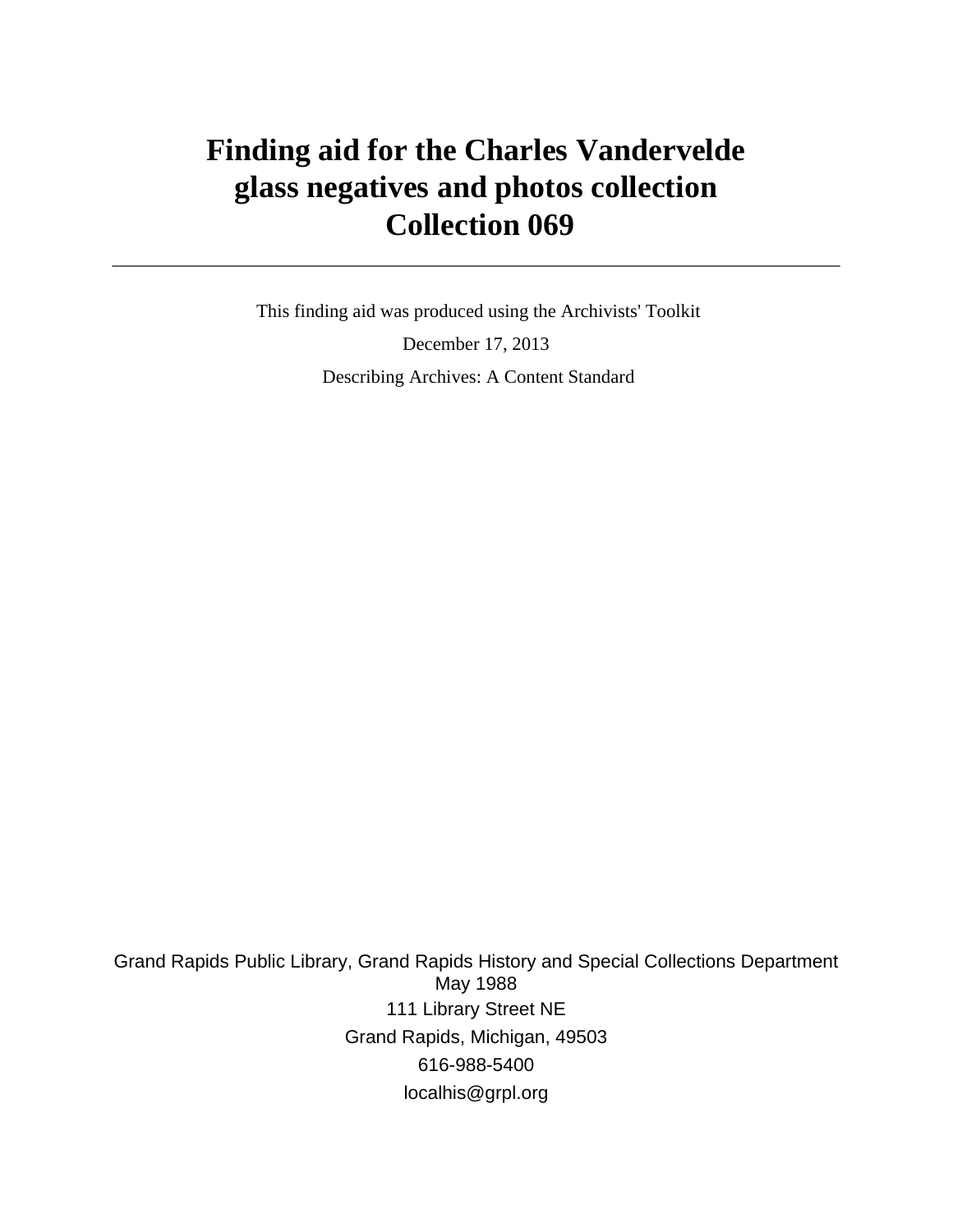## **Table of Contents**

 $\overline{\phantom{a}}$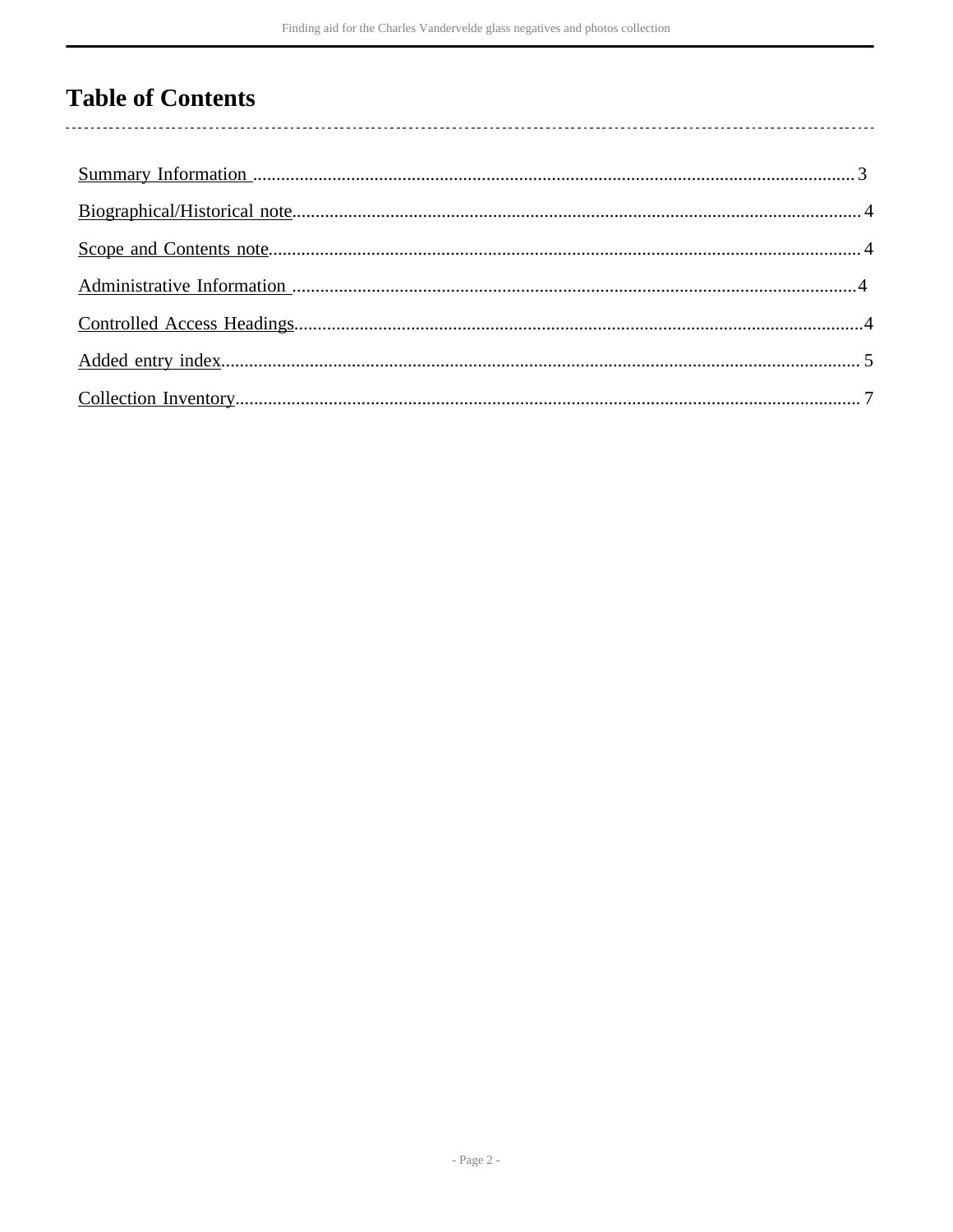# <span id="page-2-0"></span>**Summary Information**

| <b>Repository</b>             | Grand Rapids Public Library, Grand Rapids History and Special<br><b>Collections Department</b>                                                                                                                                                                                                                                                                                                                                                                                                                     |
|-------------------------------|--------------------------------------------------------------------------------------------------------------------------------------------------------------------------------------------------------------------------------------------------------------------------------------------------------------------------------------------------------------------------------------------------------------------------------------------------------------------------------------------------------------------|
| <b>Creator - Photographer</b> | Vandervelde, Charles, 1867-1941                                                                                                                                                                                                                                                                                                                                                                                                                                                                                    |
| <b>Title</b>                  | Charles Vandervelde glass negatives and photos collection                                                                                                                                                                                                                                                                                                                                                                                                                                                          |
| Date [inclusive]              | 1895-1905                                                                                                                                                                                                                                                                                                                                                                                                                                                                                                          |
| <b>Extent</b>                 | 0.21 Linear feet One box                                                                                                                                                                                                                                                                                                                                                                                                                                                                                           |
| Language                      | English                                                                                                                                                                                                                                                                                                                                                                                                                                                                                                            |
| <b>Abstract</b>               | Charles Vandervelde (1867-1941) was a lifelong resident of Grand Rapids<br>(Mich.) and an amateur photographer. This collection contains 99 items,<br>including several duplicate images, of the greater Grand Rapids area, circa<br>1895-1905. The images include a unique set of street views from the near<br>northeast side of downtown, a Spanish-American War rally, the flood of<br>1904 and the water reservoir break. Also included are a few photographs<br>each of Ada, Jenison and Plainfield (Mich.). |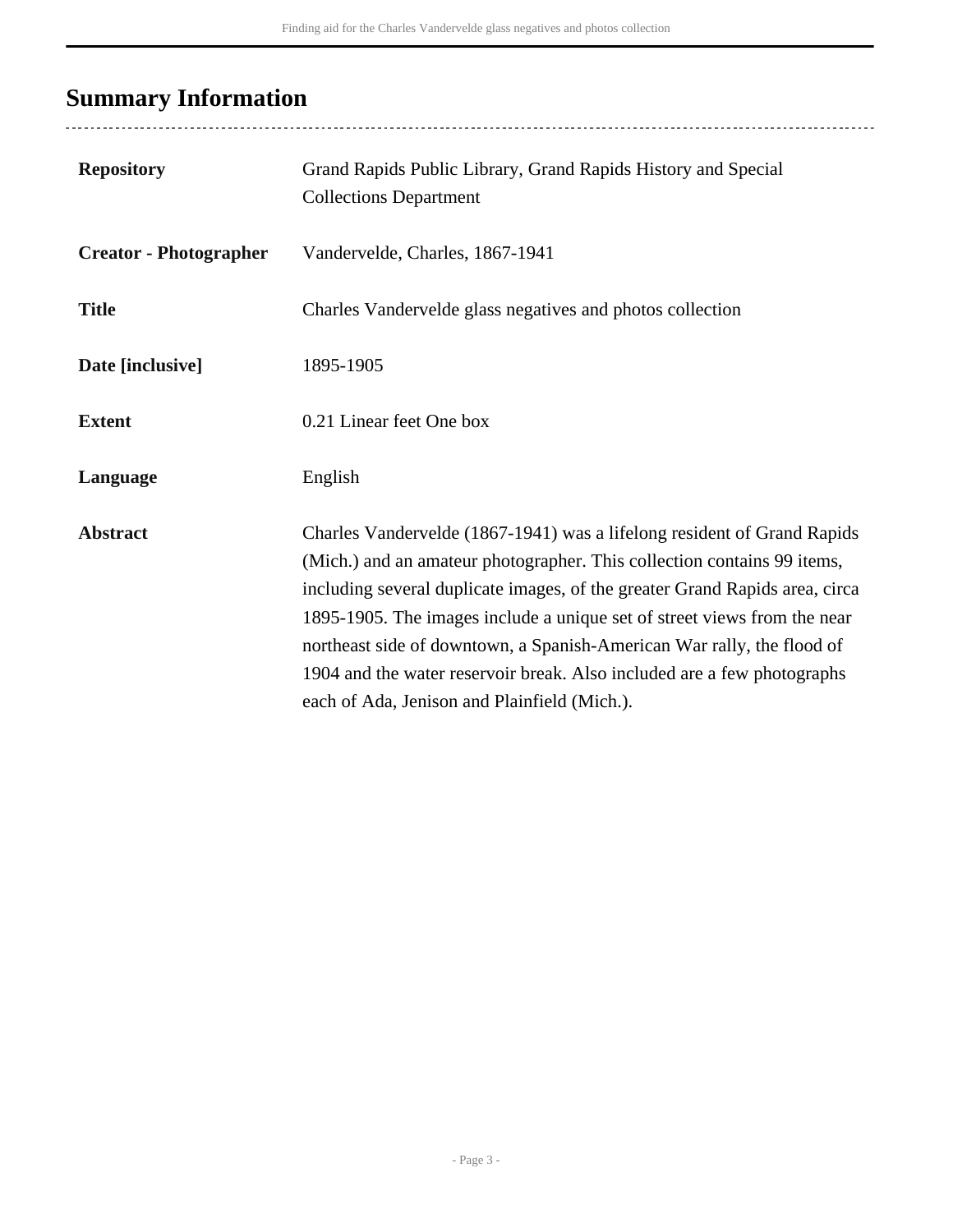### <span id="page-3-0"></span>**Biographical/Historical note**

Charles Vandervelde (1867-1941) was a lifelong resident of Grand Rapids, Michigan. He worked as the treasurer of the Grand Rapids Builders and Trades Exchange. He was an amateur photographer and charter member of the Grand Rapids Camera Club. An image of Mr. Vandervelde himself is included in the collection.

### <span id="page-3-1"></span>**Scope and Contents note**

This collection provides visual documentation of the turn of the century circa 1900 (range circa 1895-1905), including images of some significant local events, such as a Spanish-American War rally in Campau Square, and the flood of 1904 (largest set, 17 items), which involved many of Grand Rapids citizens. The second largest set of 16 items includes street views for several central streets in the downtown area, while a set of 7 images documents the water reservoir break.

There are a total of 99 views, of which 40 appear to be duplications. The views include a unique set of street views from the near northeast side of downtown. Also included are views from three other Grand Rapids area communities, Jenison, Plainfield and Ada.

## <span id="page-3-2"></span>**Administrative Information**

#### **Publication Information**

Grand Rapids Public Library, Grand Rapids History and Special Collections Department May 1988

#### **Immediate Source of Acquisition note**

Unknown, accession number 1986.395

## <span id="page-3-3"></span>**Controlled Access Headings**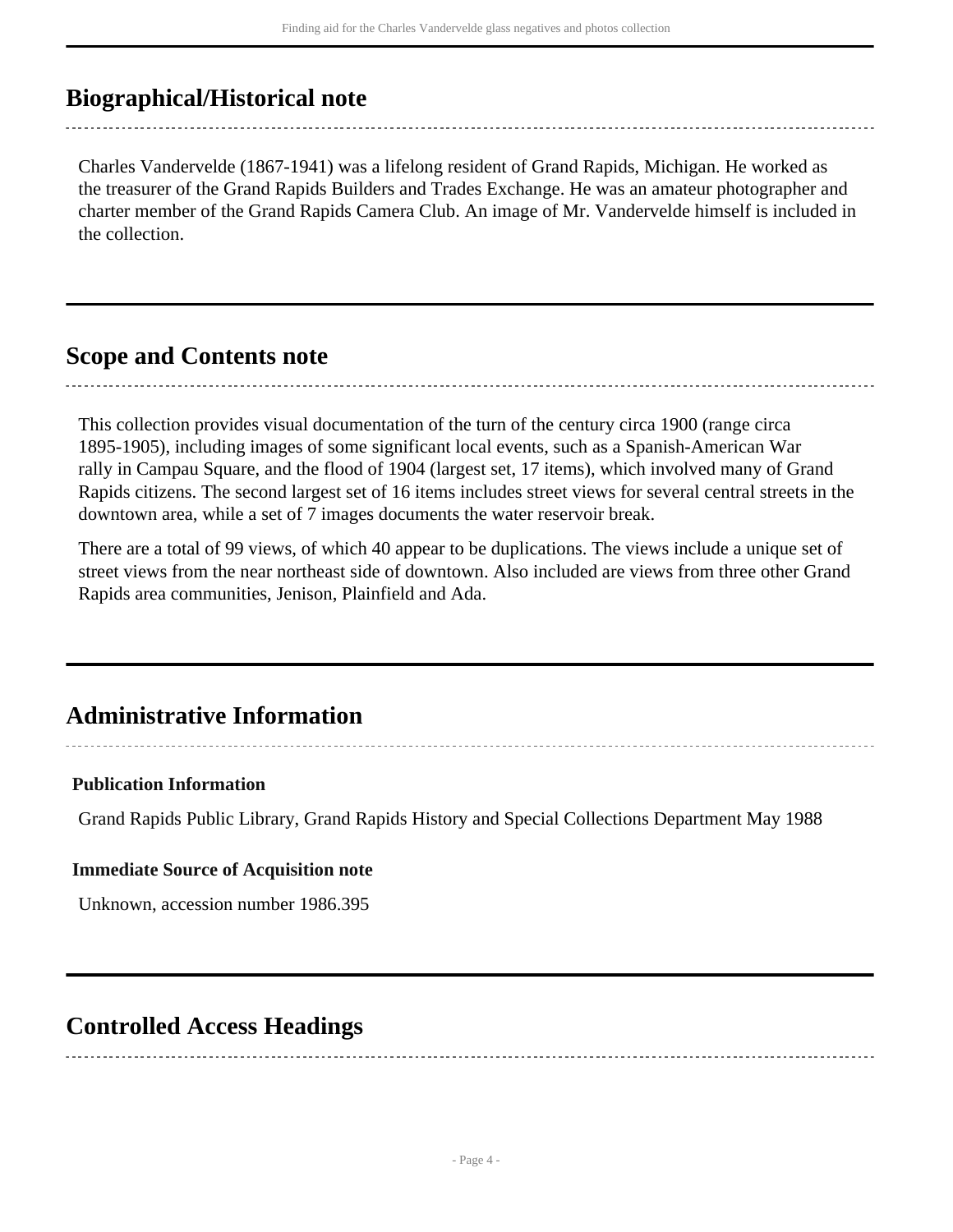#### **Geographic Name(s)**

• Grand Rapids (Mich.) -- History -- Photographs

#### **Personal Name(s)**

• Vandervelde, Charles, 1867-1941 -- Pictorial works

## <span id="page-4-0"></span>**Added entry index**

Bond Street View - folder 22 Bridge Street View - folder 8 Bridges - folders 2, 8 Broadway Street View - folder 8 Butcher - folder 19 Campau Square View - folder 21 Circuses - folder 19 City Hall - folder 22 City Mission - folder 22 Cook Wagon - folder 19 Covered Bridges - folders 2, 8 Crescent Street View - folder 22 Division Street View - folder 22 Ferries - folder 16 Fires - folder 20 Floods - folders 8, 23 Flour Mills - folder 5 Fountain Street View - folder 22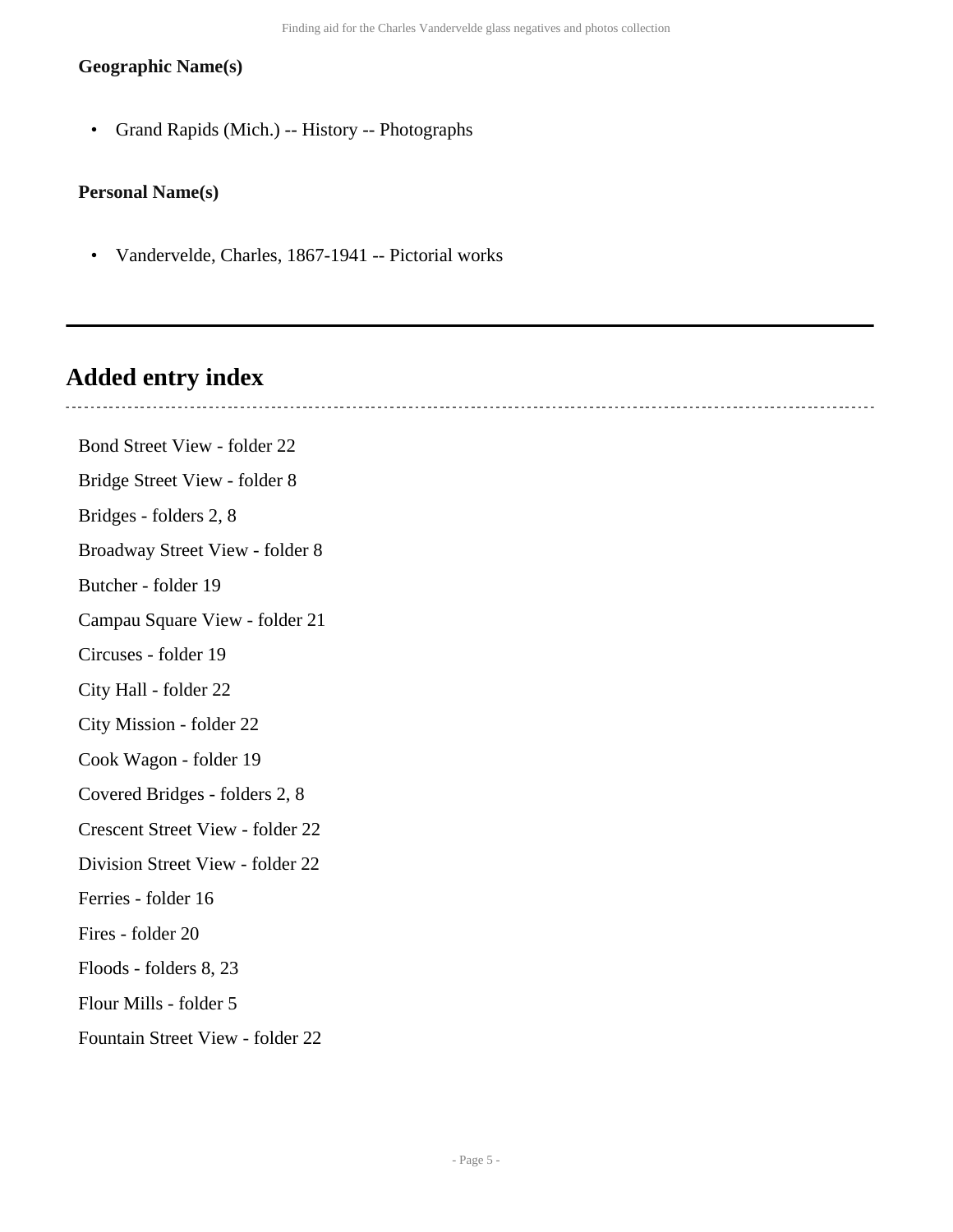Hotels - folders 7, 22

Imperial Hotel - folder 22

Ionia Street View - folder 22

Leonard Street Covered Bridge - folder 8

Leonard Street View - folder 8

Logging - folder 10

Lumber Mills - folder 14

Lyon Street View - folder 22

Market Street View - folder 22

Mills - folders 5, 14

Monroe Center View - folder 22

North Park (Mich.) - folder 8

North Park Pavilion - folder 8

- Ottawa Street View folder 22
- Pharmacies folder 25
- Swimming folder 24
- Taverns folder 7
- Trading Posts folder 13
- United States Federal Building folder 6
- Watson Street View folder 8
- West Michigan Fairgrounds folder 8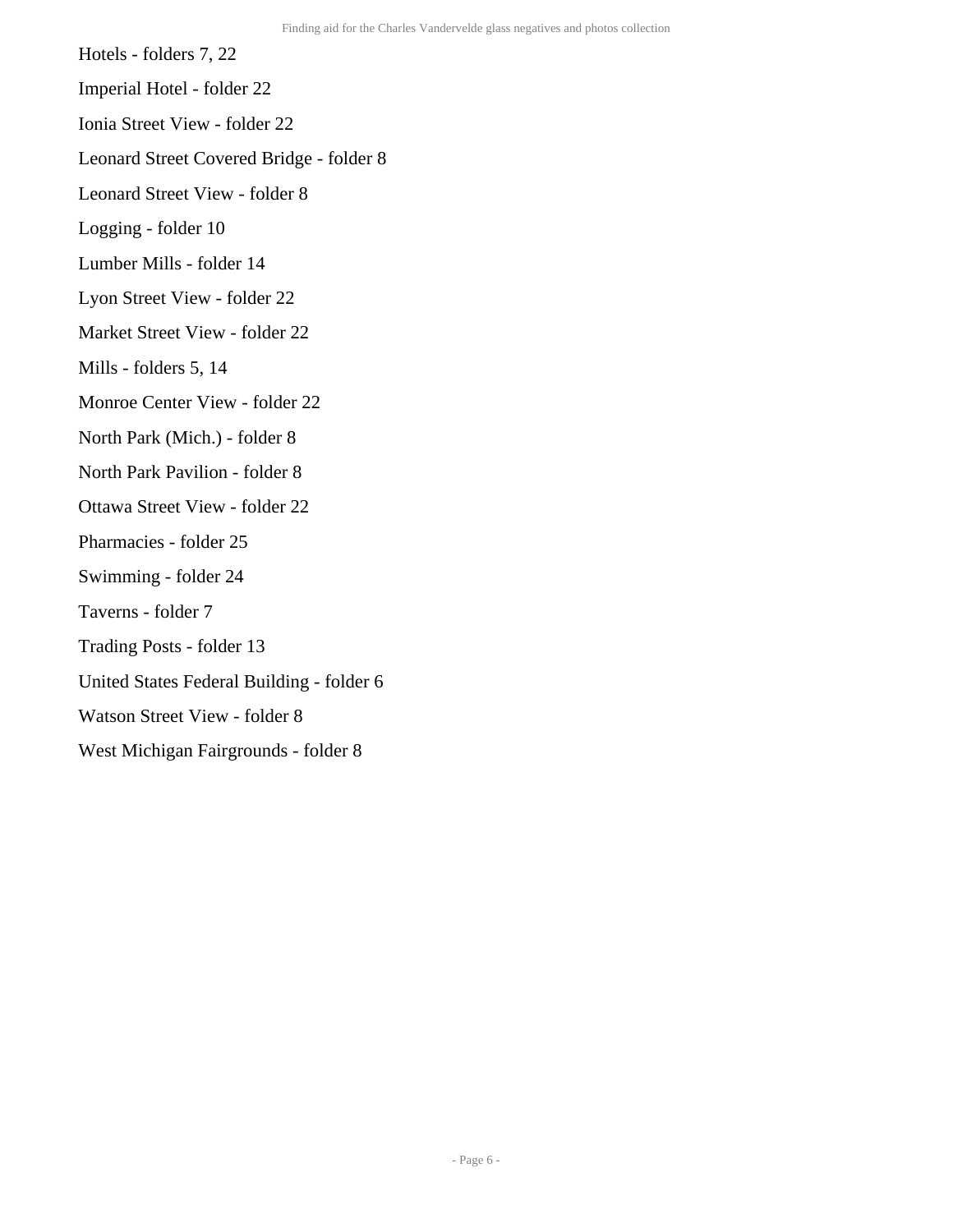# <span id="page-6-0"></span>**Collection Inventory**

|                                                     | <b>Box</b>   | Folder           |
|-----------------------------------------------------|--------------|------------------|
| Ada (Mich.) (3 photos, June 2000)                   | $\mathbf 1$  | $\mathbf 1$      |
| Ada Covered Bridge (1)                              | $\mathbf{1}$ | $\overline{2}$   |
| Comstock Park (Mich.) (1)                           | $\mathbf{1}$ | 3                |
| County Building (2)                                 | $\mathbf{1}$ | $\overline{4}$   |
| Crescent Mill (2)                                   | $\mathbf{1}$ | $\mathfrak{S}$   |
| Federal Building (1)                                | $\mathbf{1}$ | $\sqrt{6}$       |
| Fisk Lake House (1)                                 | $\mathbf{1}$ | $\boldsymbol{7}$ |
| Flood, 1904 (17)                                    | $\mathbf{1}$ | 8                |
| Grand Rapids View (4)                               | $\mathbf{1}$ | 9                |
| Grand River View (1)                                | $\mathbf{1}$ | 10               |
| Holland Interurban Construction. Worker Housing (4) | $\mathbf{1}$ | $11\,$           |
| Houses (5)                                          | $\mathbf{1}$ | 12               |